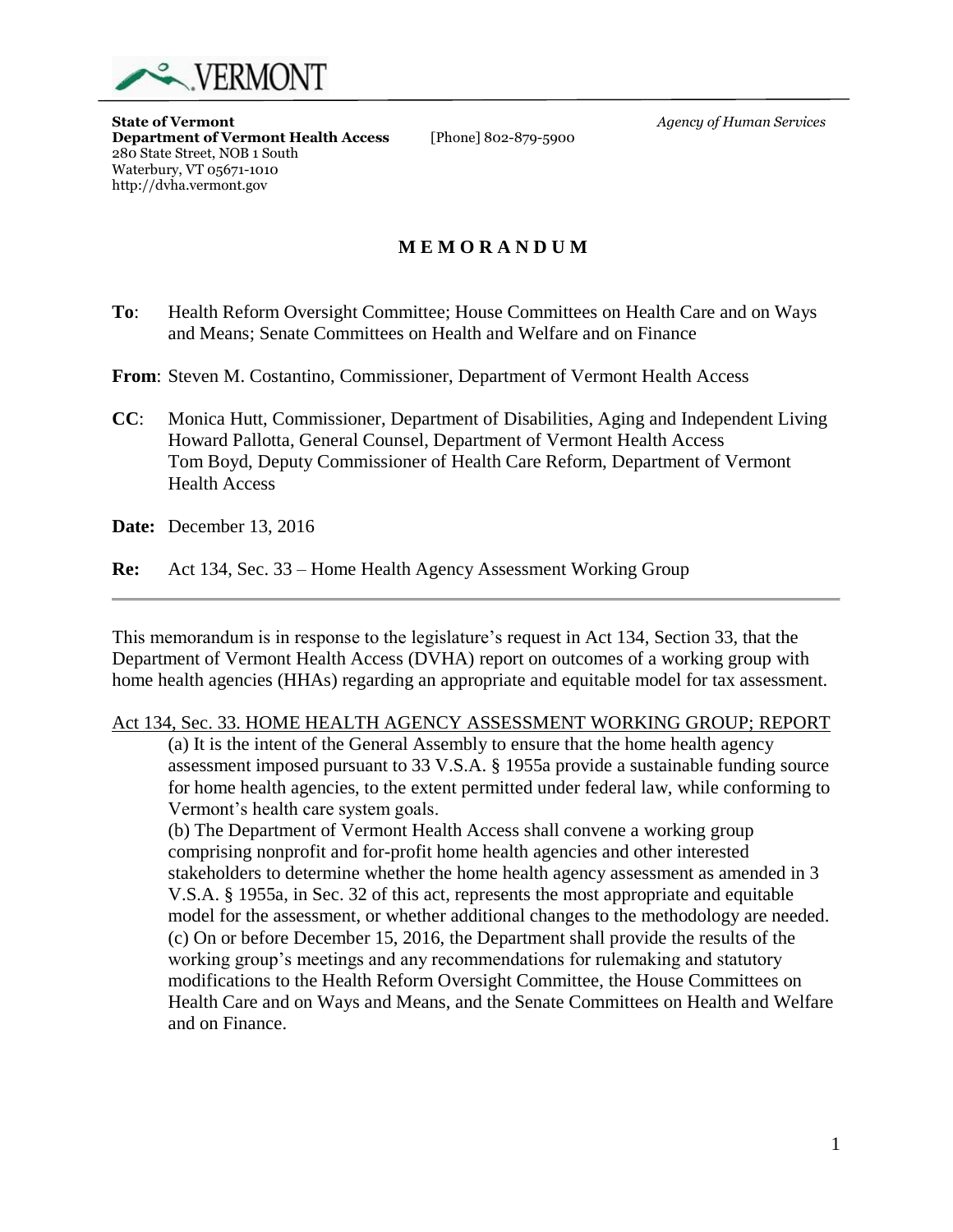## **Updates from Working Groups**

To address the request from the Vermont legislature, DVHA facilitated meetings comprised of representatives from DVHA and the Department of Disabilities, Aging and Independent Living (DAIL), as well as representatives from the Visiting Nurse Associations (VNAs) of Vermont and Bayada. Representatives from DVHA's legal and reimbursement team are facilitating the meetings.

The following information provides an overview of meetings, discussions with providers and work to date. As DVHA and DAIL continue discussions with home health providers, the departments will provide timely updates to the committees of jurisdiction.

- **September 23, 2016** Howard Pallotta, General Counsel for DVHA, shared a proposed rule on home health agency assessment with the VNAs and Bayada. Providers were encouraged to comment on the rule and provide any comments or proposals on the tax model, in general.
- October 3, 2016 A meeting was held with representatives from DVHA, the VNAs of Vermont and Bayada. During this meeting, Howard Pallotta presented the proposed rule on home health assessment. Participants at the meeting commented on the proposed rule and discussed the current home health provider tax model.
	- o Following this meeting, Bayada submitted written comments on the home health rule.
	- o In mid-November the VNAs of Vermont provided a proposal for amendment to the home health provider tax to DVHA.
	- o DVHA does not yet have a set date for pre-filing the proposed rule with the Inter-Agency Committee on Administrative Rule.
	- o DVHA will continue discussing the provider tax proposal with the VNAs of Vermont and Bayada and will determine a timeline for filing the proposed rule with the Interagency Committee on Administrative Rules and Legislative Committee on Administrative Rules.

Over the course of the past year, providers asked DVHA to explain the reasoning behind the proposed rule. DVHA explained to the VNAs of Vermont and Bayada that the department wanted transparency regarding the way the tax would be calculated and assessed. Additionally, several providers asked questions regarding exclusions of income for calculation of the tax. DVHA explained that it would consider such deductions, but did not because federal law does not allow general exclusions of income from taxation if the state wants to match tax dollars for federal financial participation.

**December 20, 2016** – During the course of the meetings with the VNAs of Vermont and Bayada, these providers requested time to meet with DVHA and DAIL regarding Medicaid funding for these providers. This meeting is scheduled with representatives from DVHA, DAIL, the VNAs of Vermont and Bayada on December 20, 2016 to discuss Medicaid funding and rates for home health services. Outcomes from this meeting will be